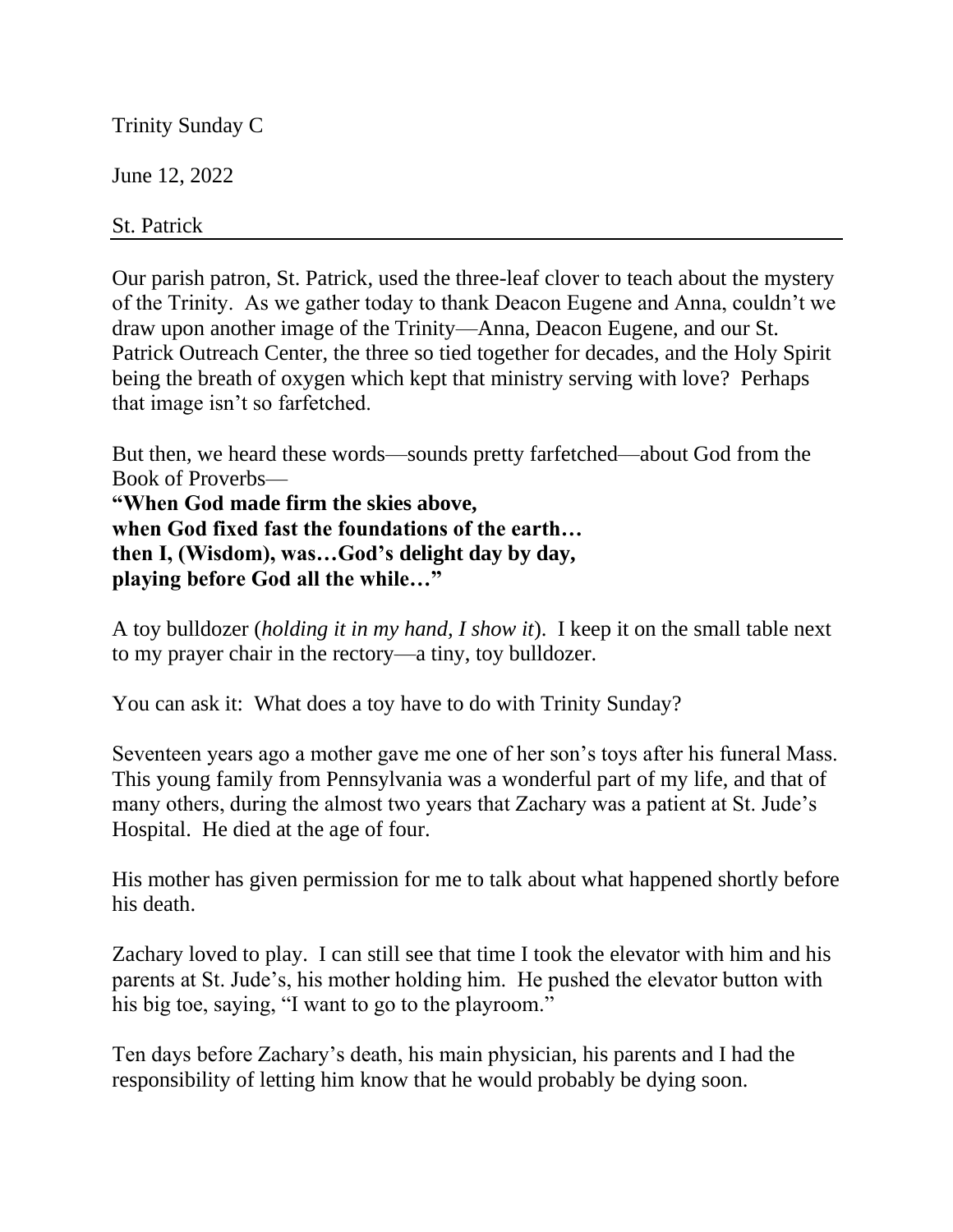A few weeks prior to that, his closest friend at St. Jude—named Daggan—had died. All during their stay there, those two small boys loved playing in the playroom…with toy bulldozers, trucks, and—especially!—trains. In that meeting, informing Zachary that he would die soon, his mother gently reassured her son that Daggan and the train would be in heaven, and that they would play together. I have to admit: I'm clueless if heaven has any trains, but what the loving mother shared with her son—well, it was right on target that *there's a lot of playful delight in God's presence.*

Did you hear what Proverbs teaches us on Trinity Sunday? **"Then I, (Wisdom), was God's delight day by day, playing before God all the while."**

Ah, St. Patrick's: **"Wisdom…playing before God all the while."** Not a somber, gloomy God. Instead, we are drawn into the life of the Trinity who delights in play.

A handful of days before he died, after the last Mass he took part in, Zachary told me: "Father Val, Jesus is going to be my best friend in heaven!"

*This* Trinity Sunday, wouldn't it be a grace that we see God as truly our best friend…and, as St. Paul encourages us today, that **"God's love has been poured into our hearts through the Holy Spirit that has been given to us"**? Then, heaven wouldn't be a boring, melancholy experience. *We* can play before God all the while, enjoying God's love !